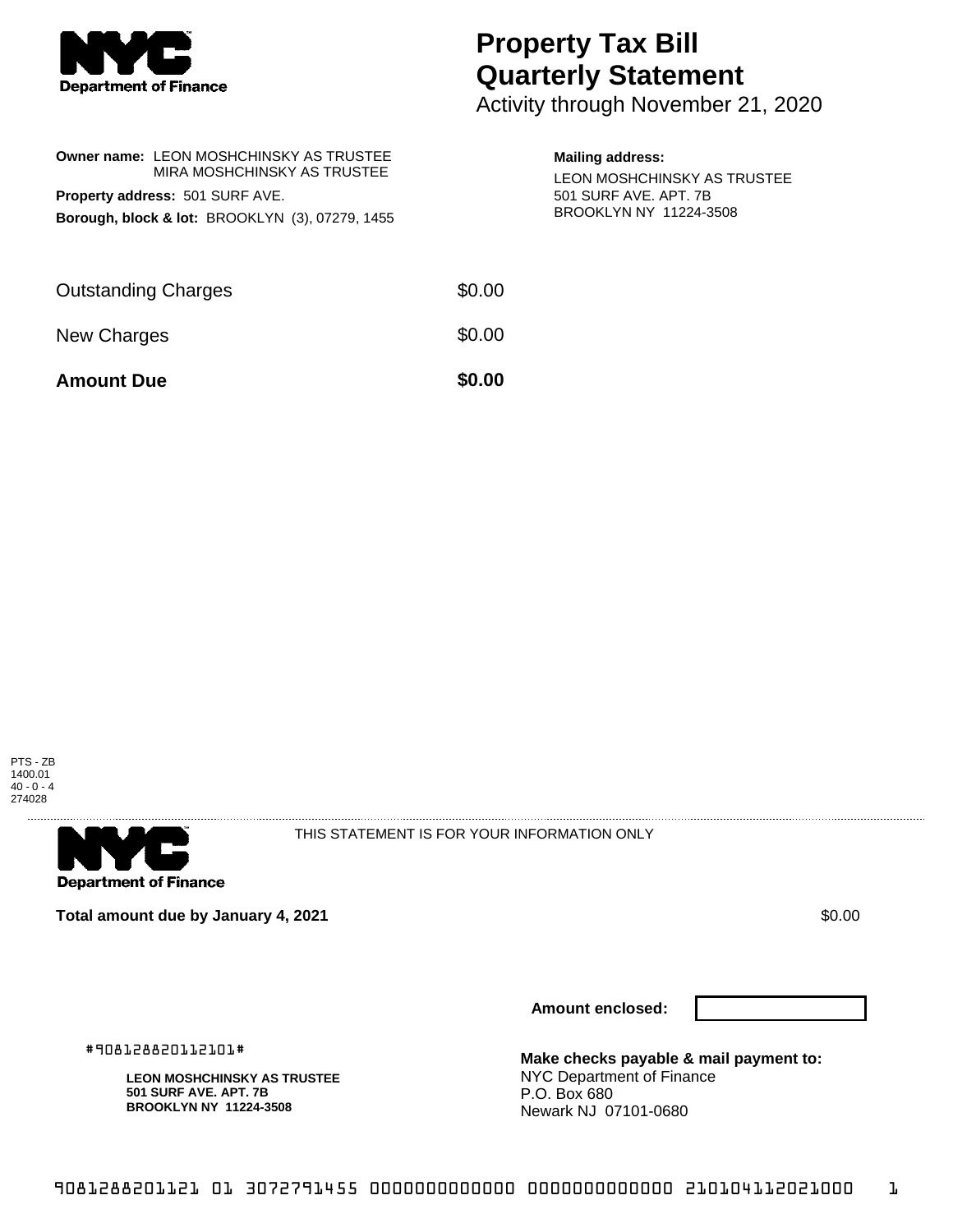

| <b>Billing Summary</b>                                                     | <b>Activity Date Due Date</b> |                  | Amount       |
|----------------------------------------------------------------------------|-------------------------------|------------------|--------------|
| Outstanding charges including interest and payments                        |                               |                  | \$0.00       |
| Finance-Property Tax                                                       |                               | 01/01/2021       | \$0.00       |
| <b>Adopted Tax Rate</b>                                                    |                               |                  | \$0.24       |
| Finance-Property Tax                                                       |                               | 01/01/2021       | $$-0.24$     |
| <b>Total amount due</b>                                                    |                               |                  | \$0.00       |
| <b>Tax Year Charges Remaining</b>                                          | <b>Activity Date</b>          | <b>Due Date</b>  | Amount       |
| <b>Finance-Property Tax</b>                                                |                               | 04/01/2021       | \$0.00       |
| <b>Adopted Tax Rate</b>                                                    |                               |                  | \$0.24       |
| Finance-Property Tax                                                       |                               | 04/01/2021       | $$-0.24$     |
| Total tax year charges remaining                                           |                               |                  | \$0.00       |
| How We Calculated Your Property Tax For July 1, 2020 Through June 30, 2021 |                               |                  |              |
|                                                                            |                               | Overall          |              |
| Tax class 4 - Commercial Or Industrial                                     |                               | <b>Tax Rate</b>  |              |
| Original tax rate billed                                                   |                               | 10.5370%         |              |
| New Tax rate                                                               |                               | 10.6940%         |              |
| <b>Estimated Market Value \$637</b>                                        |                               |                  |              |
|                                                                            |                               |                  | <b>Taxes</b> |
| <b>Billable Assessed Value</b>                                             |                               | \$287            |              |
| <b>Taxable Value</b>                                                       |                               | \$287 x 10.6940% |              |
| <b>Tax Before Abatements and STAR</b>                                      |                               | \$30.72          | \$30.72      |
| Annual property tax                                                        |                               |                  | \$30.72      |
| Original property tax billed in June 2020                                  |                               |                  | \$30.24      |
| <b>Change In Property Tax Bill Based On New Tax Rate</b>                   |                               |                  | \$.48        |

Please call 311 to speak to a representative to make a property tax payment by telephone.

For information about the interest rate charged on late payments, visit nyc.gov/taxbill.

## **Home banking payment instructions:**

- 1. **Log** into your bank or online bill pay website.
- 2. **Add** the new payee: NYC DOF Property Tax. Enter your account number, which is your boro, block and lot, as it appears here: 3-07279-1455 . You may also need to enter the address for the Department of Finance. The address is P.O. Box 680, Newark NJ 07101-0680.
- 3. **Schedule** your online payment using your checking or savings account.

## **Did Your Mailing Address Change?** If so, please visit us at **nyc.gov/changemailingaddress** or call **311.**

When you provide a check as payment, you authorize us either to use information from your check to make a one-time electronic fund transfer from your account or to process the payment as a check transaction.